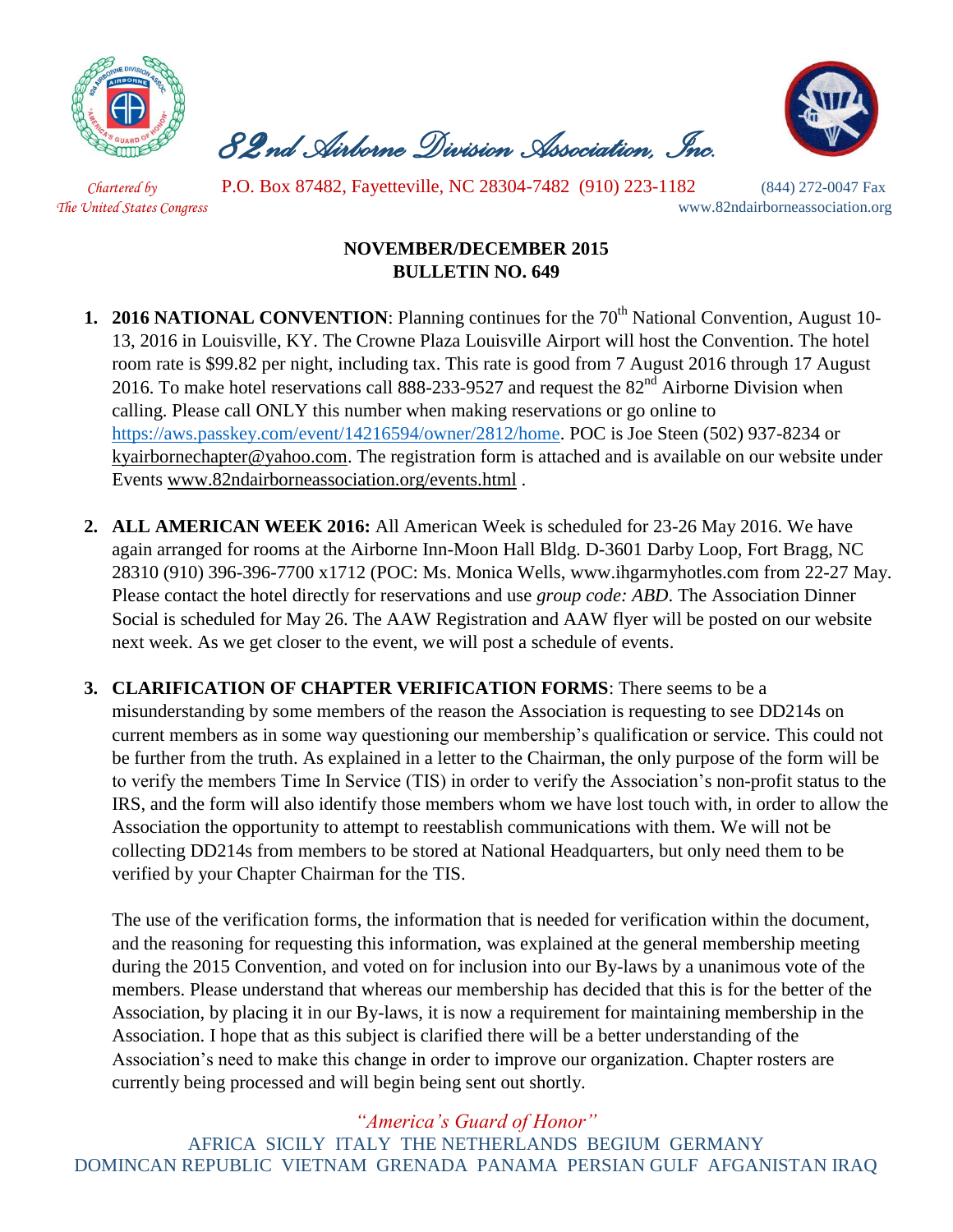



- **4. CLARIFICATION OF NEEDED DOCUMENTS FOR NEW MEMBERS**: It has also come to my attention that there is confusion on what documents are needed in order to prove eligibility for membership in the 82<sup>nd</sup> Airborne Division Association, and that some believe that any of the documents listed in Art. II, Sec. 1, Para. C, can be used as a standalone document to prove eligibility. There are two mandatory items needed for membership eligibility as a Regular Member of the Association, which are having "honorably served with, the 82nd Airborne Division, United States Army, under competent orders", as stated in Art. II, Sec. 1, Para. C, line 1. As stated, you must have:
	- a. Honorably served
	- b. Served with the  $82<sup>nd</sup>$  Airborne Division (to be a Regular Member of the Association)
	- \*c. Proof of completion of Basic Airborne School (having been awarded the Parachutist Badge)

\*The third item (c) will gain eligibility into the Association, but as an Associate Member, not a Regular Member. Also, the third item is not necessary for personnel who were assigned or attached to the  $82<sup>nd</sup>$ Airborne Division.

The only document on the list provided in the By-laws that can possibly prove all three requirements is the DD214, as it will specify character of service (the only official document that does so), award of the Parachutist Badge, and if the applicant exits from the military while in the 82<sup>nd</sup> Airborne Division it will be annotated in the last duty station line. Since some DD214s do not have all the items specified, there may be a need for other documentation to be presented, and the list provided in Art. II, Sec. 1, Para. C, gives examples of what documents may be provided for consideration. In no way does that list of acceptable documents specify that only one of those documents will be accepted to prove eligibility. What you should get from the By-laws is what is needed to be verified in order to become a member, and then you can use that list to figure out which documents will achieve that goal.

**5. IRS NOTIFICATIONS**: Once again the IRS is sending letters to some of our Chapters stating that their Form 990 has not been sent in. We have confirmed with our accountant that all forms have been turned in and were on time. If you receive one of these notification, please either email it to National or send it to us via mail. Our accountant is working to correct this issue.

## **6. WITHIN THE DIVISION AND FORT BRAGG**:

a. Hundreds of U.S. paratroopers were honored in a ceremony in Zaragoza, Spain for their role in the biggest NATO exercise in more than a decade.

The 82nd Airborne Division's jump into Spain capped a massive 1,800-troop NATO demonstration on November 4. About 500 U.S. paratroopers from  $2<sup>nd</sup>$  Brigade jumped into the San Gregorio Exercise and Training Area along with 23 Spanish paratroopers, a culminating

*"America's Guard of Honor"*

AFRICA SICILY ITALY THE NETHERLANDS BEGIUM GERMANY DOMINCAN REPUBLIC VIETNAM GRENADA PANAMA PERSIAN GULF AFGANISTAN IRAQ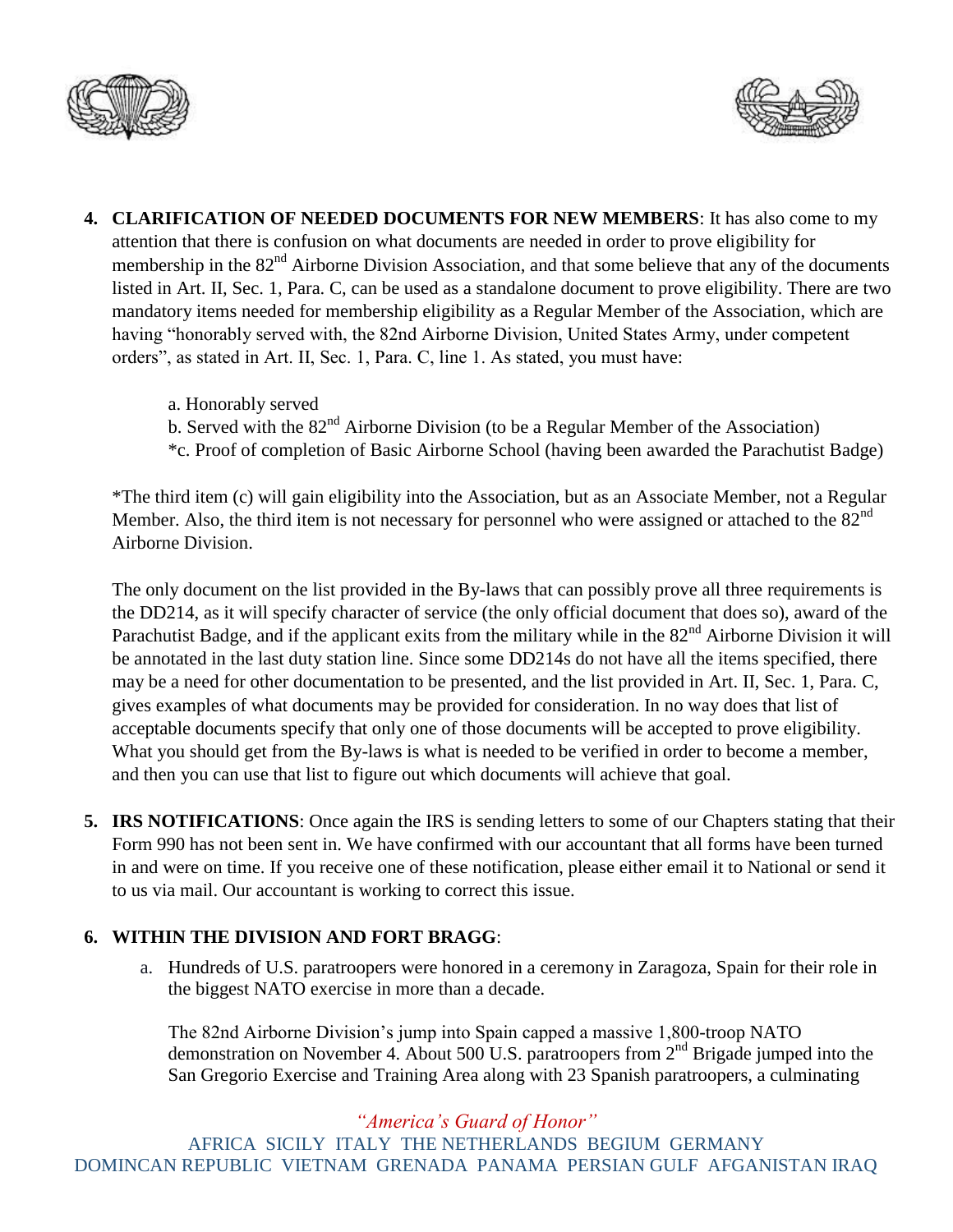



event at the end of the two-week "Trident Juncture 2015", a land, maritime and air exercise involving 36,000 troops from over 30 countries.

b. U.S. Army Paratroopers from 1st Brigade Combat Team, 82nd Airborne Division, along with other units attached as part of a task force, conduct training during Joint Readiness Training Center (JRTC) rotation 16-02. During this training event, Soldiers assigned to 2nd Battalion, 7th Cavalry Regiment, 3rd Armored Brigade Combat Team, 1st Cavalry Division, patrol down the streets of Tofani, Atropia, a scenario based town at Fort Polk, La., Nov. 5, 2015. These 1st CAV Soldiers are supporting 1st Brigade Combat Team, 82nd Airborne Division in their train up for the assumption of the Global Response Force. During this patrol scouts were attacked by enemy forces but were able to fight them off.

Please visit the following 82d Airborne Division websites<http://www.dvidshub.net/image> and <http://www.bragg.army.mil/82ND/Pages/default.aspx> to find out more about these articles and what is happening within the Division. Also, don't forget to check out the Division's facebook page.

- **7. POSTING CHAPTER EVENTS ON ASSOCIATION WEBSITE**: Please notify National of your Chapter's major one day events so that they can be posted on the Association website and facebook page. Please submit your flyers to National so that they may be approved for posting. However, only events lasting 2 or more days will be posted in the Paraglide. They will only be placed on the website through the National office after the approval process.
- **8. NEW DATABASE FOR THE ASSOCIATION**: Over the past several months the Association has had the support of several volunteers and company sponsors in building a new member system (CRM). CRM is now being used and can already accomplish everything the old database could do and more. In the future it will provide online data to Chapters, and new membership processing time to be cut drastically. It will also give us the ability to email important information to *all* our members directly, provided we have your email address, so please send us your email address if you have not already done so, or if it has changed. There are many new capabilities which will be coming on-stream over the next few months, all aimed at providing enhanced services to the Chapters and Members, as well as, of course, providing the necessary accountability to the IRS with a minimum of work on our part. We will keep you informed as the work on it progresses. Thank you for being patient with us during the transition period.
- **9. E-NEWS BULLETINS**: The E-News bulletin is a way for all members of the Association to be kept informed of news articles related to Fort Bragg, the Airborne Community and the Army at large. Starting this month all members with an e-mail address will be receiving this bulletin, under the title "82<sup>nd</sup> Airborne Division E-News" as a benefit to membership in the Association. It is a great way of staying informed of what's happening within the Division through only two emails a month, and we are sure you will enjoy this information. There is no obligation to purchase anything, and if for any reason you do not enjoy this bulletin you can easily unsubscribe through the link provided at the bottom of the email. Thank you for your support.

*"America's Guard of Honor"* AFRICA SICILY ITALY THE NETHERLANDS BEGIUM GERMANY DOMINCAN REPUBLIC VIETNAM GRENADA PANAMA PERSIAN GULF AFGANISTAN IRAQ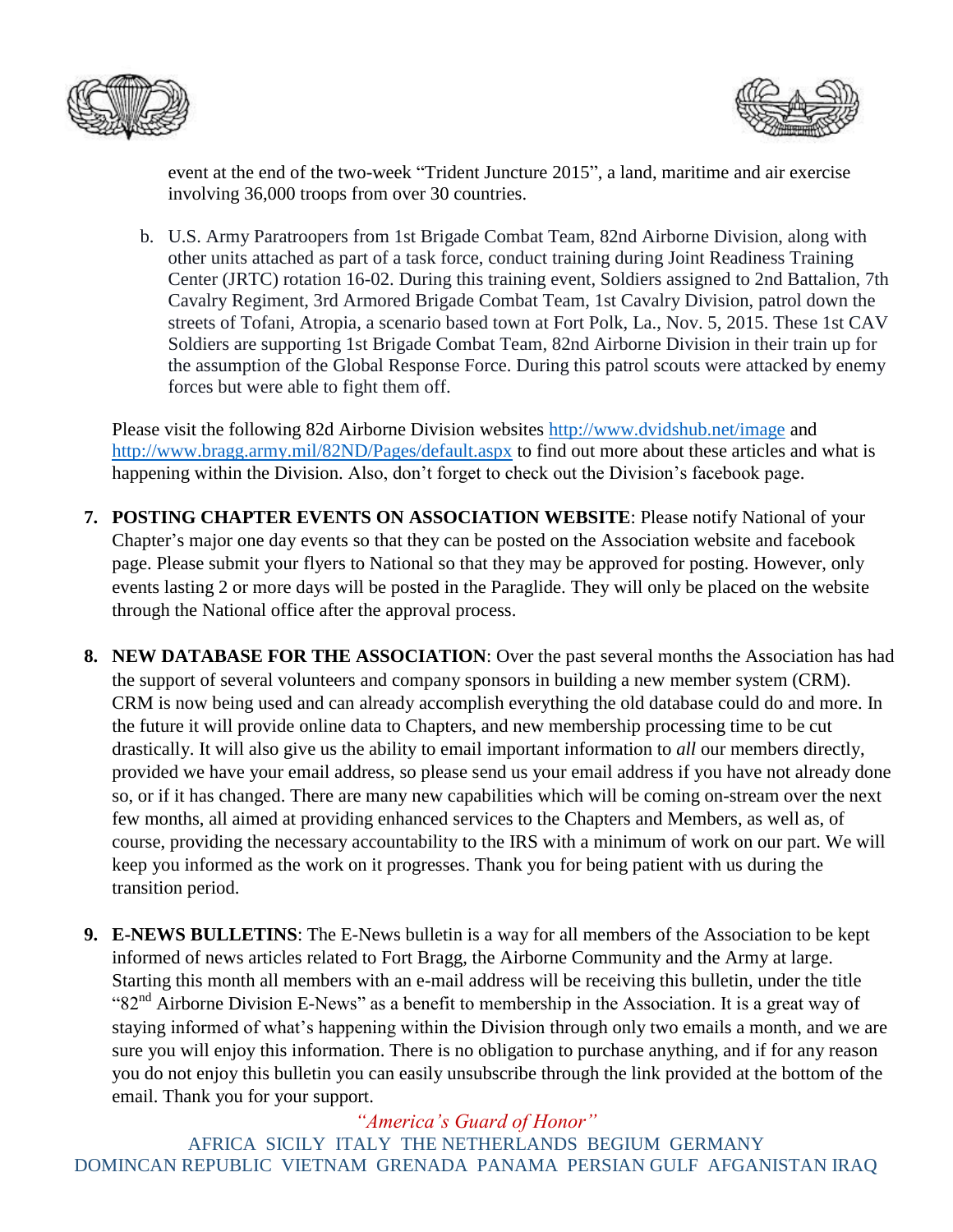



- **10. CHANGE IN CHAPTER OFFICERS**: Some Chapters have elections this time of year and elect new officers. Elected Chapter Officers must be members in good standing and annual members must be current. Please provide Chapter Officer changes to National as soon as possible so that we can update the Paraglide and the Association website.
- **11. 2015 & 2016 CHAPTER ACTIVITIES REPORTS**: Per the Association By-Laws, "a report of the dates and places of all meetings and activities held or sponsored by the Chapter" throughout the 2015 year, and a "tentative" schedule of the Chapter's meetings and activities for 2016 should arrive at the National Headquarters by January 30, 2016. Thank you for your continued support!
- **12. 82nd AIRBORNE DIVISION TRAINING MEMORIAL**: The Association is fully supporting the efforts of the Division to erect a Memorial to those Troopers who have lost their lives, during training, while assigned to the 82<sup>nd</sup> Airborne Division. Please go to the "what's new" page of our website for information on how you can donate to this worthy cause.
- **13. COMBINED FEDERAL CAMPAIGN**: Chapters and Members are encouraged to contact local businesses for tax deductible donations. The 82<sup>nd</sup> Airborne Division Association Educational Fund benefits our Dependent Children and young Paratroopers who have recently left the service and is a tax exempt organization under the provisions of Section 501(c)3 of the Internal Revenue code.
- **14. ASSOCIATION DATABASE/CHAPTER ROSTERS**: National has been hard at work modernizing and updating our membership database. Chapter rosters are currently being processed and will begin being sent out shortly. At the beginning of 2016 the Chapter verification paperwork will be sent to your Chairman for signature.
- **15. 2015 CHAPTER FINANCIAL STATEMENTS**: 2015 Chapter Financial Statements, which are required to be furnished by all Association Chapters for inclusion in the Association Group Federal Income Tax Return, will be emailed to all Chapter Chairmen, or their designee, in mid-January.
- **16. ANNUAL MEMBER/CHAPTER ROSTER CODES**: As stated in previous Bulletins, we have changed the Chapter Roster Codes for annual members. Annual memberships currently be processed will have month and year codes, for example, Sep16, meaning that the member will become delinquent at the end of September 2016. When you receive your rosters you will see these codes as well as the old codes. As a reminder, according to the old system, membership expires in the year notes as follows:

| C1 expires December 31         | C <sub>2</sub> expires March 30     |
|--------------------------------|-------------------------------------|
| C <sub>3</sub> expires June 30 | C <sub>4</sub> expires September 30 |

**17. 82d AIRBORNE ASSOCIATION USAA CREDIT CARD**: To date, we have approximately 950 cobranded cards which have helped the Association bring in approximately \$90,000 over the past several

*"America's Guard of Honor"* AFRICA SICILY ITALY THE NETHERLANDS BEGIUM GERMANY DOMINCAN REPUBLIC VIETNAM GRENADA PANAMA PERSIAN GULF AFGANISTAN IRAQ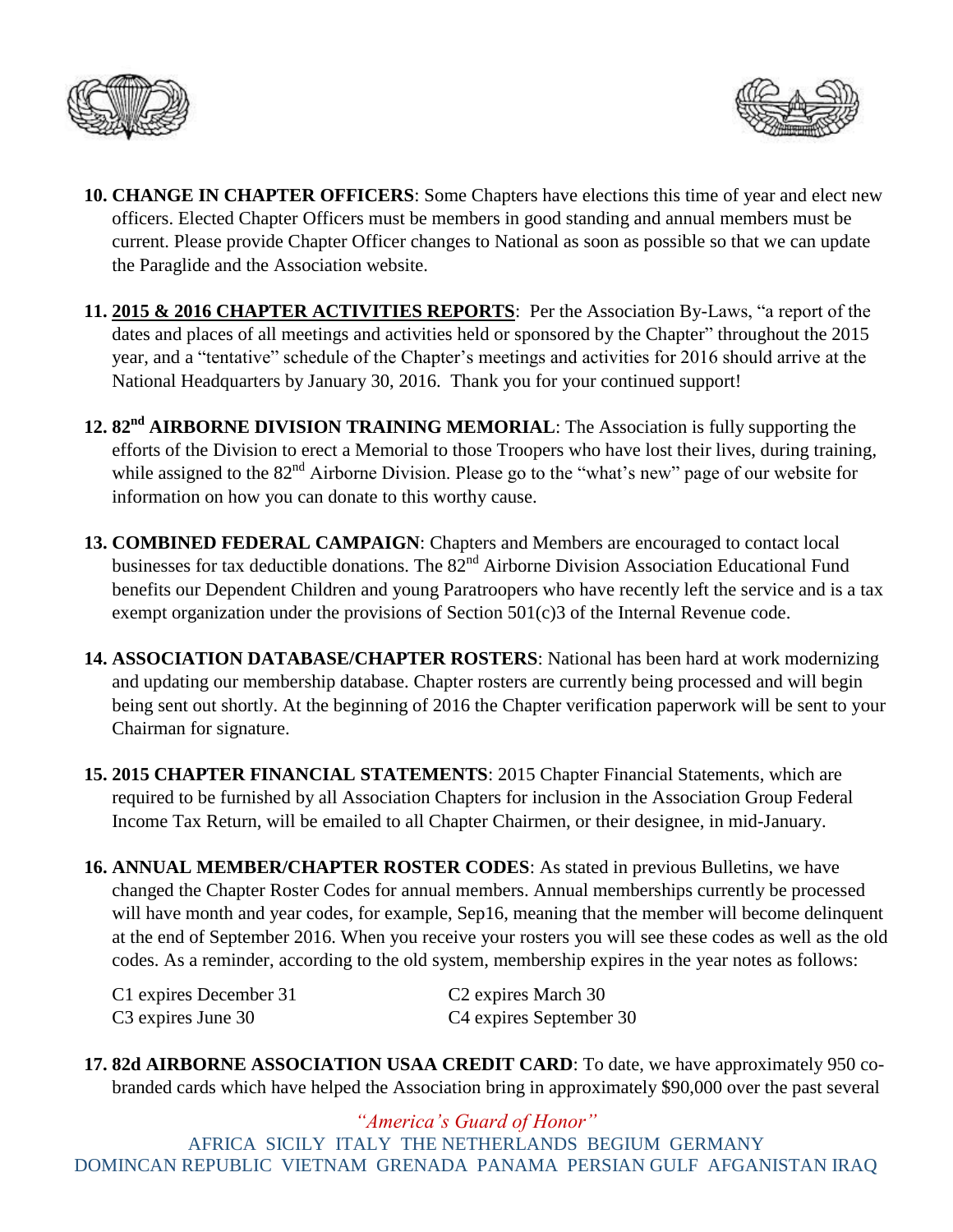



years. Please continue to support the Association by supporting the program. To get a co-branded Association card, please call 855-755-8263 or go to [www.usaa.com/82nd.](http://www.usaa.com/82nd) If you use a credit card, please choose the card that supports the Association.

Please be aware that USAA is converting all existing MasterCard accounts to VISA in 2016. The transition will be seamless and have no impact on the current co-branded 82<sup>nd</sup> Airborne Division Association/USAA cardholders other than a new card being automatically issued.

- **18. MEMBERSHIP APPLICATIONS:** Please use the National Application forms, posted on the Association webpage under the membership tab, or make sure that the information contained on your chapter's applications contain the same information. Also, please make sure that **all information is included** on the Application. Many applications are being received with many blanks, including service dates and phone numbers. *One of the most important pieces of information needed is an email address and many applications/renewals leave that part blank*. Please be sure your members include that if they have an account. If they don't have any account, please ask if they have a family member whose account may be used so that all members can receive information and updates. We would appreciate the help of the Chapter Chairpersons in making sure the applications are filled out completely.
- **19. DONATIONS TO GENERAL FUND**: The Association continues to request your donations to the General Fund. If every member were to donate \$10.00 to the Association, it would greatly increase the Association's ability to overcome our financial problems, and better enable us to support the Division's Troopers. Please help the Association in our time of need. Donations can be mailed to the National office or made by clicking on the Donate tab found on our website [www.82ndairborneassociation.org](http://www.82ndairborneassociation.org/). Thank you for your support.
- **20. CERTIFICATES OF APPRECIATION and MERIT**: This is the time of year that Chapters recognize members or businesses for their support of the goals of the Association. You can request a Certificate through the National Office via email. The cost of each Certificate is \$5.00, which includes shipping and handling.
- **21. ASSOCIATION UPCOMING EVENTS**: Please announce the following upcoming regional events at Chapter meetings, via the Chapter newsletter and website. Registration and information on these events were published in the Paraglide and also on the Association's website at the Events link [www.82ndairborneassociation.org/events.html.](http://www.82ndairborneassociation.org/events.html)
	- a. Mid-Winter Weekend Getaway, 25-28 February 2016 is at Hilton Head Island, SC and is hosted by the Ben Vandervoort Chapter. POC is Bill Eberle 843-682-4171 or [airborneben@hargray.com.](mailto:airborneben@hargray.com) The host hotel is Hilton Head Marriott Resort & Spa.
	- b. 2016 Annual Airborne Awards Festival, 13-16 April 2016 is at College park, GA and is hosted by Donald D. Lassen Atlanta All Airborne Chapter. The host hotel is Atlanta Airport Marriott. Please go to the Events tab at the Association's website for more information.

*"America's Guard of Honor"* AFRICA SICILY ITALY THE NETHERLANDS BEGIUM GERMANY DOMINCAN REPUBLIC VIETNAM GRENADA PANAMA PERSIAN GULF AFGANISTAN IRAQ